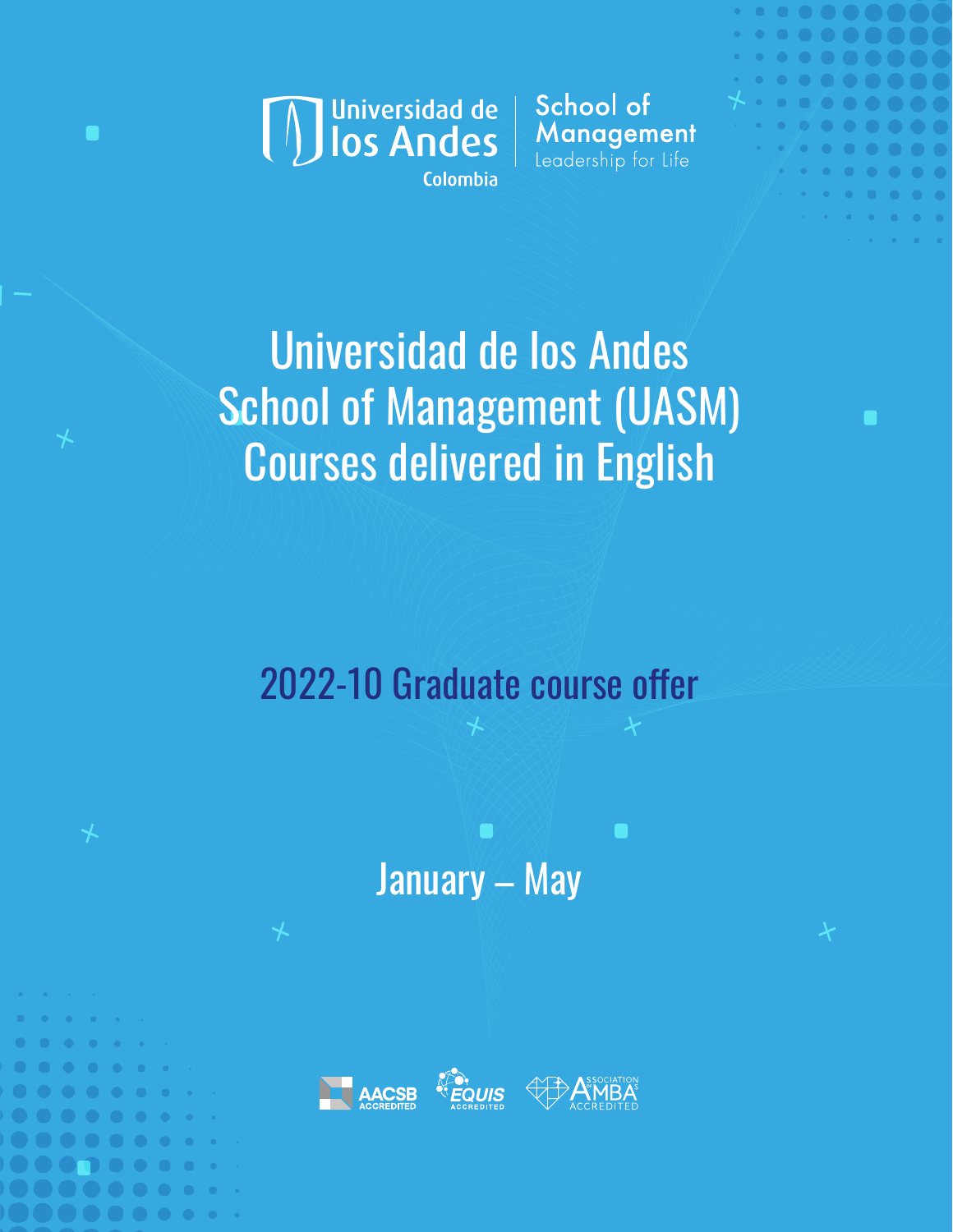# $\overline{{\mathcal P}}$   $\overline{\phantom{\big(}\phantom{\overline{\mathcal P}}\phantom{\overline{\mathcal P}}\phantom{\overline{\mathcal P}}\phantom{\overline{\mathcal P}}\phantom{\overline{\mathcal P}}\phantom{\overline{\mathcal P}}\phantom{\overline{\mathcal P}}\phantom{\overline{\mathcal P}}\phantom{\overline{\mathcal P}}\phantom{\overline{\mathcal P}}\phantom{\overline{\mathcal P}}\phantom{\overline{\mathcal P}}\phantom{\overline{\mathcal P}}\phantom{\overline{\mathcal P}}\phantom{\overline{\mathcal P}}\phantom{\overline{\mathcal P}}\phantom{\overline{\mathcal P}}\phantom{\overline{\mathcal P}}\$

**Program:** Part-time MBA

#### **Professor:** Simon Turner

The course seeks to achieve the following objective: facilitate the approach to the main concepts of organizational theory and promote its appropriation as a basis to understand and act on organizations. In this course, we will learn about the inner workings of organizations through practical case studies and conceptual frameworks. The course will focus on identifying and explaining different components of organizations (e.g., structure, culture, learning) and how to harness. their power to determine how people act and interact with each other and with the competitive environment and ultimately to drive organizational performance.



2

# **Financial Management**

**Program:** Part-time MBA

#### **Professor:** Marc Eichmann

This is a comprehensive course of the main topics relating to the analysis and the financial function of a company, including issues related to the analysis of investment decisions and financing under uncertain conditions. After completing the course, students will have acquired the conceptual and practical tools to deal with a broad range of financial problems. The course design is based on the idea that understanding problems through a solid conceptual model is the first, perhaps most important step to finding optimum solutions. In line with this idea, course content is theoretical and practical through applicability of the concepts learned through examples, real life cases and exercises.



## **International Business**

**Program:** Part-time MBA

#### **Professor:** Juan Carrillo Schonburg

The courses is related to the current state of international business in the world and it is divided into two sections: a first that deals with the macroeconomic analysis of the environment, including the phenomenon of globalization, the different economic models and the views on free trade and protectionism that have prevailed in the last two hundred years. The second part will deal with the microeconomic analysis including international strategy and the management of the marketing mix variables. Colombia will be a key theme in all discussions, and in parallel the economic history of the country will be taught to clarify the current state of the infrastructure and exporting culture in regard to the external sector of the economy. The main trade agreements in the world will be reviewed and the international institutions that govern trade will be described. An analysis of foreign investment inside and outside the country, including its impact on the holding of foreign currency in the economy, will be done. In the second stage, we will analyze how a company increase its international presence, different internationalization models, including the CAGE model of distance analysis. The different components of the marketing mix will be taken and the implications of taking a product or service abroad will be worked on.